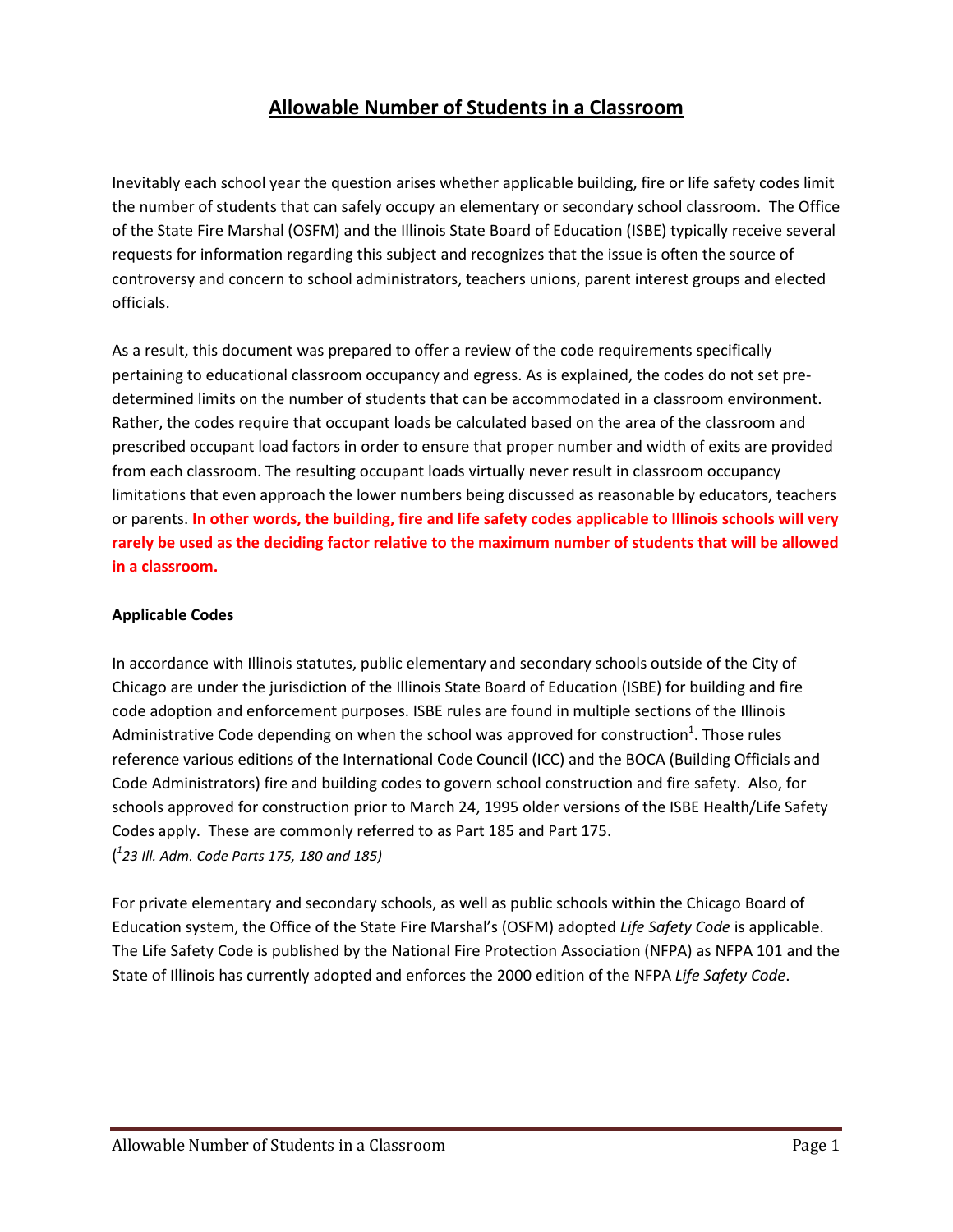| <b>Type of School</b>                                                     | <b>Authority and Applicable Codes</b>                                                                                                                                                                                                                                                                                                                                                                                                                                                               |
|---------------------------------------------------------------------------|-----------------------------------------------------------------------------------------------------------------------------------------------------------------------------------------------------------------------------------------------------------------------------------------------------------------------------------------------------------------------------------------------------------------------------------------------------------------------------------------------------|
|                                                                           |                                                                                                                                                                                                                                                                                                                                                                                                                                                                                                     |
| Public Elementary and Secondary Schools outside<br>of the City of Chicago | Illinois State Board of Education (ISBE) Health/Life<br>Safety Code<br>Depending upon the year the school was approved<br>for construction, various parts $1$ of the ISBE Health<br>Life Safety Code that reference various editions of<br>the International Code Council's (ICC) codes or<br><b>Building Officials and Code Administrators (BOCA)</b><br>codes as well as Part 185 and Part 175 apply.<br>$1$ 23 III. Adm. Code Parts 175, 180 and 185<br>Locally adopted codes are not applicable |
|                                                                           |                                                                                                                                                                                                                                                                                                                                                                                                                                                                                                     |
| Private Elementary and Secondary Schools<br>Chicago Public Schools        | Office of the State Fire Marshal (OSFM)<br>2000 edition of the National Fire Protection<br>Association's Life Safety Code (NFPA 101) as<br>adopted by the OSFM applies.<br>Locally adopted codes and ordinances may impose<br>more stringent requirements                                                                                                                                                                                                                                           |

## **General Approach to Calculating Allowable Occupant Load**

Both the OSFM-adopted NFPA *Life Safety Code* and the rules and codes of the ISBE *Health/Life Safety Code* regarding occupancy loads are provided in order to determine the largest number of occupants for whom exit components must be provided. They are not intended to set limits on the number of students that can be served in an educational classroom other than to ensure that proper number and widths of exits are provided. None of the applicable codes contain a simple statement that is often being sought by those investigating this subject such as "No more than 30 students shall occupy a classroom" or "Maximum occupant load in any educational classroom is limited to 25 students".

What often causes the subject to be misunderstood is that the codes do address "occupant load factors" and "capacity factors" that at first would appear to establish the maximum number of students allowed in a room. However, an explanation of how these factors are meant to be applied will hopefully demonstrate that they do not establish occupant load limits.

Both ISBE and OSFM codes establish an "occupant load factor" which is a designation of the number of square feet per person that must be used to calculate the "occupant load" of a room. However, this "occupant load" does not represent the maximum allowable number of occupants that can ever occupy the room. Rather, the occupant load is simply used to determine if an adequate number and width of means of egress (e.g., doors) are provided from the room to accommodate that number of occupants. The codes then allow occupant loads to be increased as wider or more means of egress are provided from the room.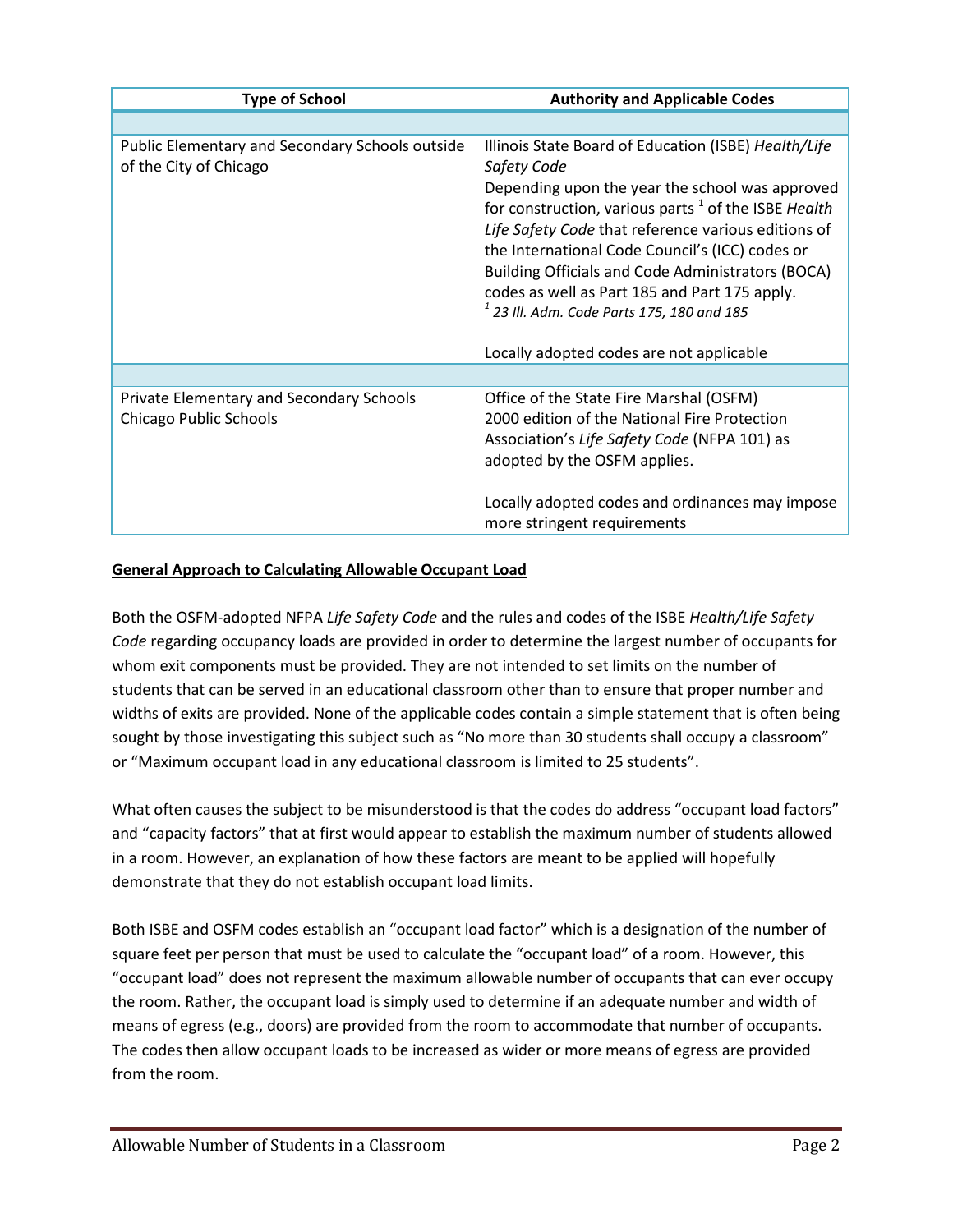To phrase in a different way, by using the occupant load factors found in the codes we are actually calculating the minimum occupant load for which the means of egress for rooms, spaces and the building must be designed. The codes do not limit the occupant load density of an area, but once the occupant load is established, the means of egress must be designed for at least that capacity. If it is intended the occupant load will exceed that calculated in accordance with prescribed occupant load factors, then the means of egress design is to be based on the actual number of people.

For those that are hopeful that this calculated occupant load will result in a limitation on the number of students that can be allowed to occupy a classroom, there is most often a disappointment when the calculation is actually done. As you will see in the example calculation offered below, the allowable number of occupants in a classroom is limited by the number and width of the means of egress (doors) from that room. However, by simply providing one door from the classroom at the code's minimum allowed width the occupant load of a typical classroom virtually always far exceeds the limitations that are being sought by interested parties for educational overload issues.

Typical disputes about classroom sizes may address the 25 to 35 student range. However, the allowable occupant load of an average size classroom based upon the provision of one door of the minimum allowed width being provided is in the 140 occupant range! Therefore, although the size of a classroom can affect the calculated occupant load, application of the calculation methods prescribed by the building, fire and life safety codes virtually always result in allowable classroom occupancy by a number of occupants that far exceeds the numbers being debated for educational and supervision purposes.

#### **Example Calculation of Allowable Occupant Load in a Classroom:**

*Classroom dimensions: 25 ft. x 35 ft. Area of the classroom: 875 ft<sup>2</sup>*

*OSFM Life Safety Code "Occupant Load Factor" for educational classrooms is: 20 net ft<sup>2</sup> /occupant*

*Note that the Occupant Load Factor for classrooms within the ISBE Health/Life Safety Code ranges from 18 or 20 ft2 /occupant up to 40 ft<sup>2</sup> /occupant for some older schools. Also, for other school use areas different occupant load factors may be applied (e.g., 15 in cafeterias, 12 in study halls and 25 in libraries, etc.). This would change the below calculations accordingly for these different use areas, but not appreciably in terms of attempting to limit the total number of occupants to that usually being sought for educational/supervision reasons.*

*Note also the codes use either "gross floor area" or "net floor area" for calculating occupant loads:*

*"Net floor area" is "the floor area that is the actual occupied area, not including accessory unoccupied areas or thickness of walls"* 

*"Gross floor area" is "the floor area within the inside perimeter of the outside walls of the building under consideration with no deduction for hallways, stairs, closets, thickness of interior walls, columns, or other features".*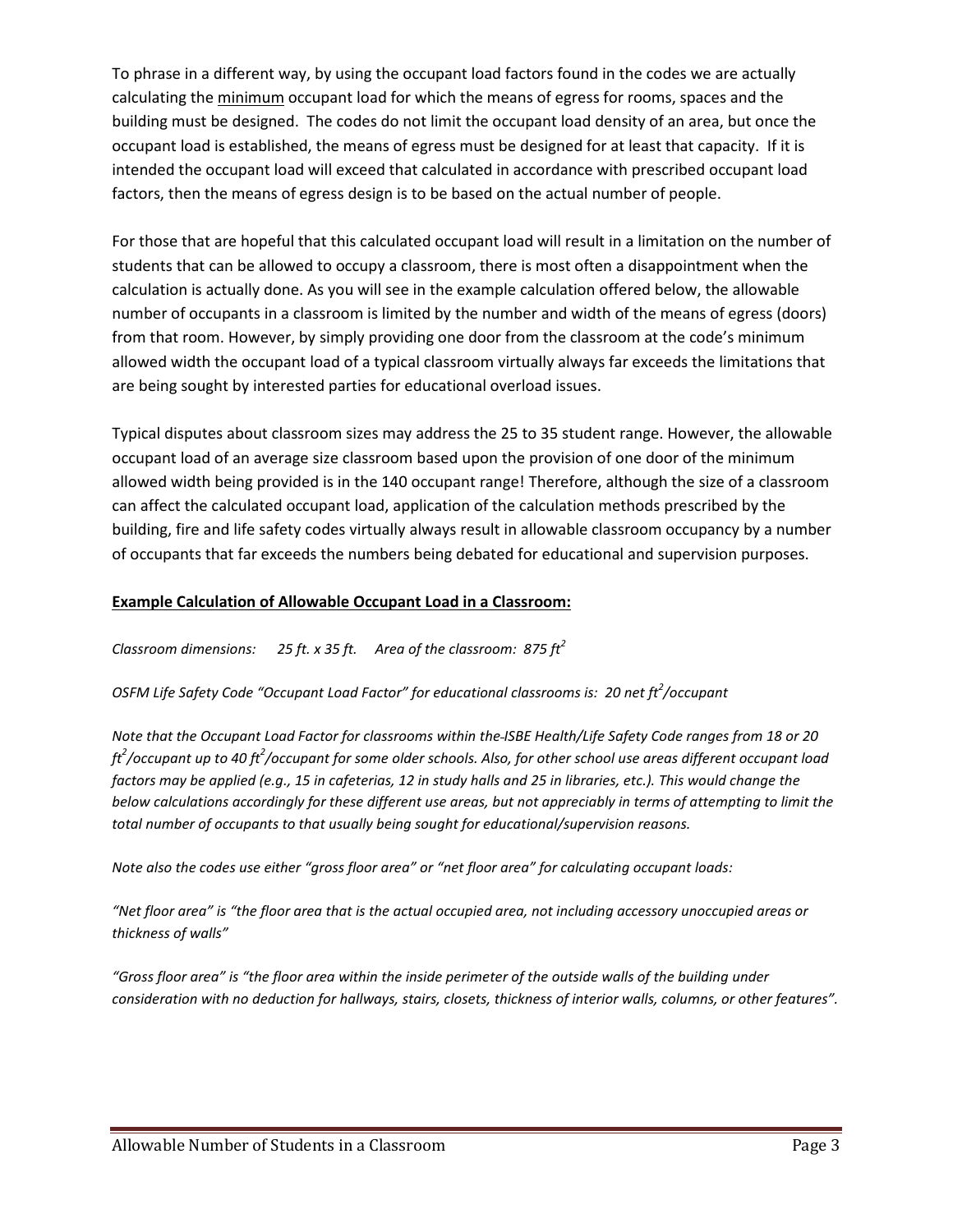Calculated occupant load: *875 ft<sup>2</sup> divided by 20 net ft<sup>2</sup> /occupant = 43.75 occupants. Rounding up = 44 occupants.*

#### **However, this does not equate to 44 occupants being the total that are allowed to occupy the**

**classroom**. Rather, the 44 occupant number is then used to determine if the means of egress (doors) from the classroom provide sufficient egress width. The 44 occupants must be multiplied by another number called the "Capacity Factor" for an educational occupancy used for doors. This will determine the number of inches of egress width that is necessary to allow a smooth flow of occupants through that door. But we can work this same process backwards; by taking the clear width of an existing doorway and determining how many occupants that door can "handle." The Capacity Factor prescribed by most of the codes for a door is 0.2 inches per person.

Working the math "in reverse", a 28 inch wide door can accommodate 28/0.2 = 140 occupants.

Therefore, theoretically under most of the codes used in Illinois including most of the codes adopted by the ISBE *Health/Life Safety Code*, up to 140 occupants could be within the 875 sq. ft. classroom and be able to safely egress through the one 28 inch wide doorway. It is for this reason that attempts to imply that the State's "fire code" or Life Safety Code limit classroom size to only 20 students is erroneous. **The 20 sq. ft. /occupant factor (or other factors prescribed by ISBE rules) is used only to calculate necessary width of egress components and not to set an occupant limit on any room or space**.

As exit width is increased, or as more exits are added (e.g., a 2nd exit door from the classroom) the total occupant load of the room is allowed to be correspondingly increased. However, at least in the codes referenced by ISBE rules for public schools that were approved for construction on or after October 3, 2005, no matter how many additional exits or wider exits are provided, the permitted occupant load cannot exceed one occupant per 7  $\text{ft}^2$  of occupiable floor space. For schools approved for construction before October 3, 2005 the permitted occupant load cannot exceed one occupant per 3 ft<sup>2</sup> of occupiable floor space. Therefore, for example, using the 7 $\text{ft}^2$  factor, in the 875  $\text{ft}^2$  classroom example presented above, no matter how many exits were added to the room, the maximum occupant load would be 875/7 = 125 occupants. Thus the code's limitation on total occupant load within the classroom is obviously still far in excess of what is considered reasonable for educational purposes.

#### **Other Related Factors**

The combined calculated occupant loads of individual rooms and spaces must be considered when determining whether the exits and exit widths for an entire floor or building are sufficient. Therefore, depending upon the total number and width of exits available from a floor or from a building, this could be a limiting factor on the number of occupants allowed on that floor or within the entire building. However, this is simply an expanded calculation of the above example for the classroom occupancy. The result would not limit the total number of occupants allowed in the building, but rather define the necessary number and width of available means of exiting the building.